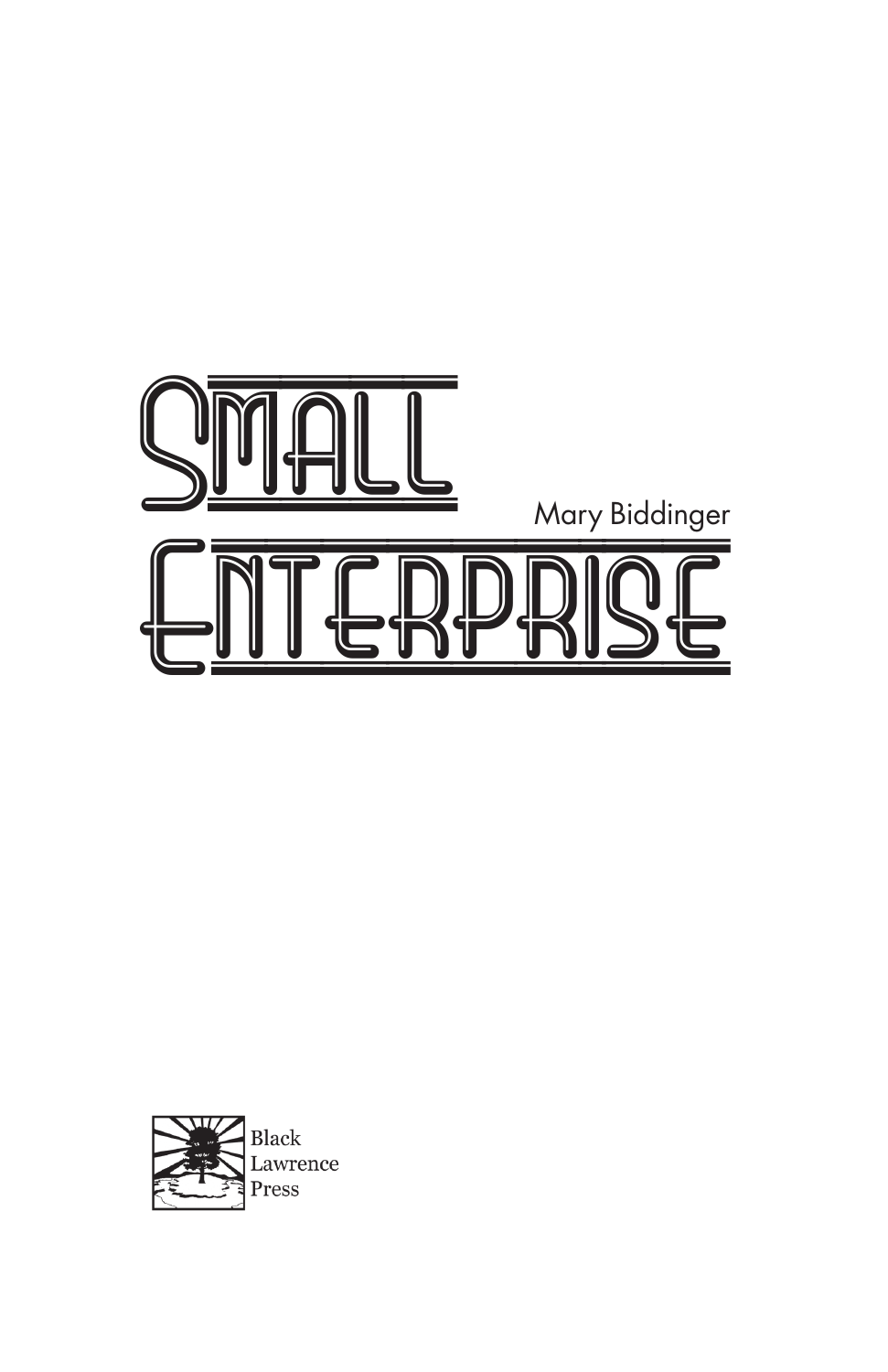*For the cities we left behind.*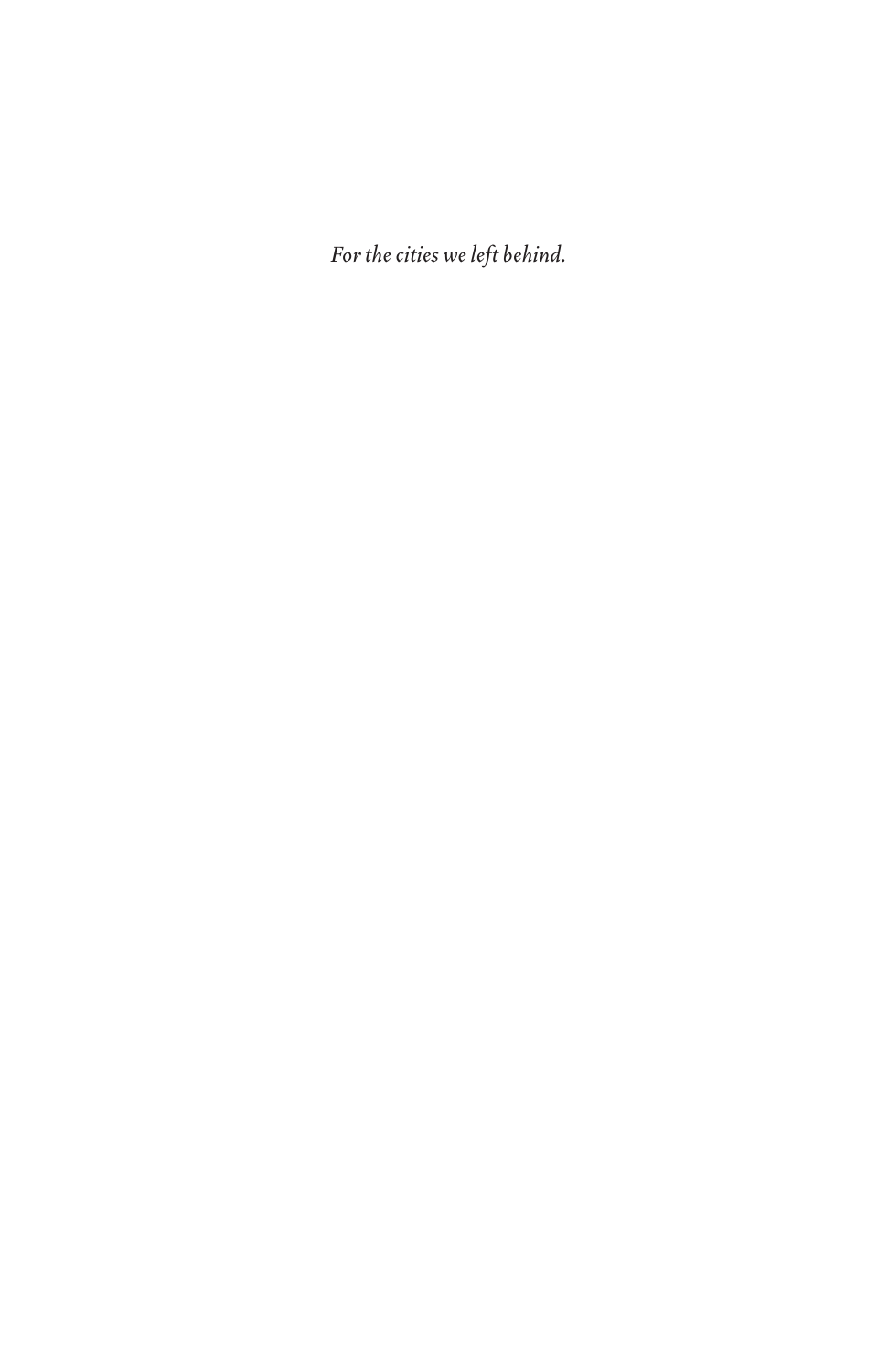# **CONTENTS**

| Wisconsin Was Our California                     | 1              |
|--------------------------------------------------|----------------|
| Risk Management Memo: Community Outreach         | $\mathbf{z}$   |
| Breach Year                                      | $\overline{4}$ |
| <b>Ordinary Citizens</b>                         | 6              |
| Risk Management Memo: The Service Industry & You | 8              |
| The Year in Style                                | 10             |
| Risk Management Memo: Member Appreciation        | 11             |
| Beatitudes                                       | 13             |
| Risk Management Memo: Continuing Education       | 15             |
| Novena or Never                                  | 16             |
| Risk Management Memo: Small Enterprise           | 18             |
| To a Wrecking Ball                               | 20             |
| Risk Management Memo: Your Best Work             | 22             |
| Charm School                                     | 24             |
| Risk Management Memo: Position Available         | 26             |
| Minor Ghosts                                     | 28             |
| A Children's Story                               | 29             |
| Risk Management Memo: Stockholm Syndrome and You | 31             |
| A Task Force of One                              | 33             |
| Risk Management Memo: Here Comes Your Man        | 35             |
| Human Resources are Limited                      | 37             |
| Risk Management Memo: Backstage Protocol         | 38             |
| Over/Under                                       | 40             |
| Risk Management Memo: Life in a Northern Town    | 42             |
| Shop Local                                       | 44             |
| Farewell, 1979                                   | 46             |
| Risk Management Memo: Above the Law              | 48             |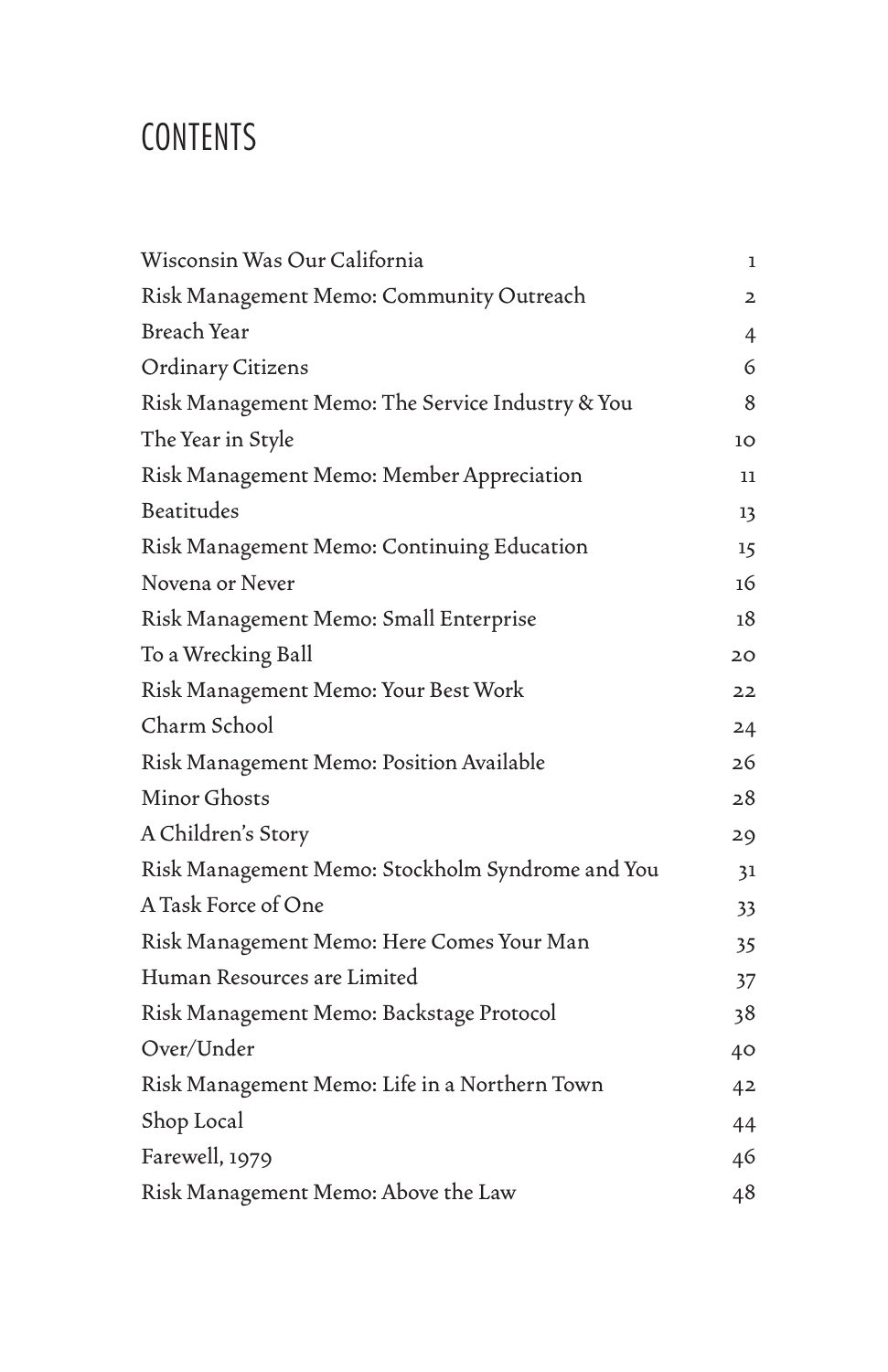| We Are Going, We Have Been                    | 50 |
|-----------------------------------------------|----|
| Risk Management Memo: Hello, Afterlife        | 51 |
| Companion in Hell                             | 53 |
| What My Body Taught You                       | 55 |
| Confederate Soldier                           | 56 |
| Risk Management Memo: Maintenance-Free Living | 58 |
| The Art of Fiction                            | 60 |
| Bury this Novel Ten Paces from the Lake       | 61 |
| Risk Management Memo:                         |    |
| Liquid, Fragile, Potentially Hazardous        | 62 |
| Redemption Poem                               | 63 |
| Risk Management Memo: Nostalgia Management    | 66 |
| For Unknown Reasons                           | 67 |
| Rise of the Novel                             | 69 |
| Freeway                                       | 70 |
| Invisible Crane                               | 72 |
| Risk Management Memo: A Star is Born          | 74 |
| World-Stopper                                 | 76 |
| Risk Management Memo: A Dying Breed           | 77 |
| <b>Greatest Hits</b>                          | 79 |
| Risk Management Memo: Stranger Danger         | 81 |
| Hard Labor                                    | 83 |
| Limited Warranty                              | 84 |
| Risk Management Memo: Wear and Tear           | 86 |
| Diminished Returns                            | 88 |
| Lord, Some Day He's Coming Back for Me        | 90 |
| Risk Management Memo: The Human Condition     | 92 |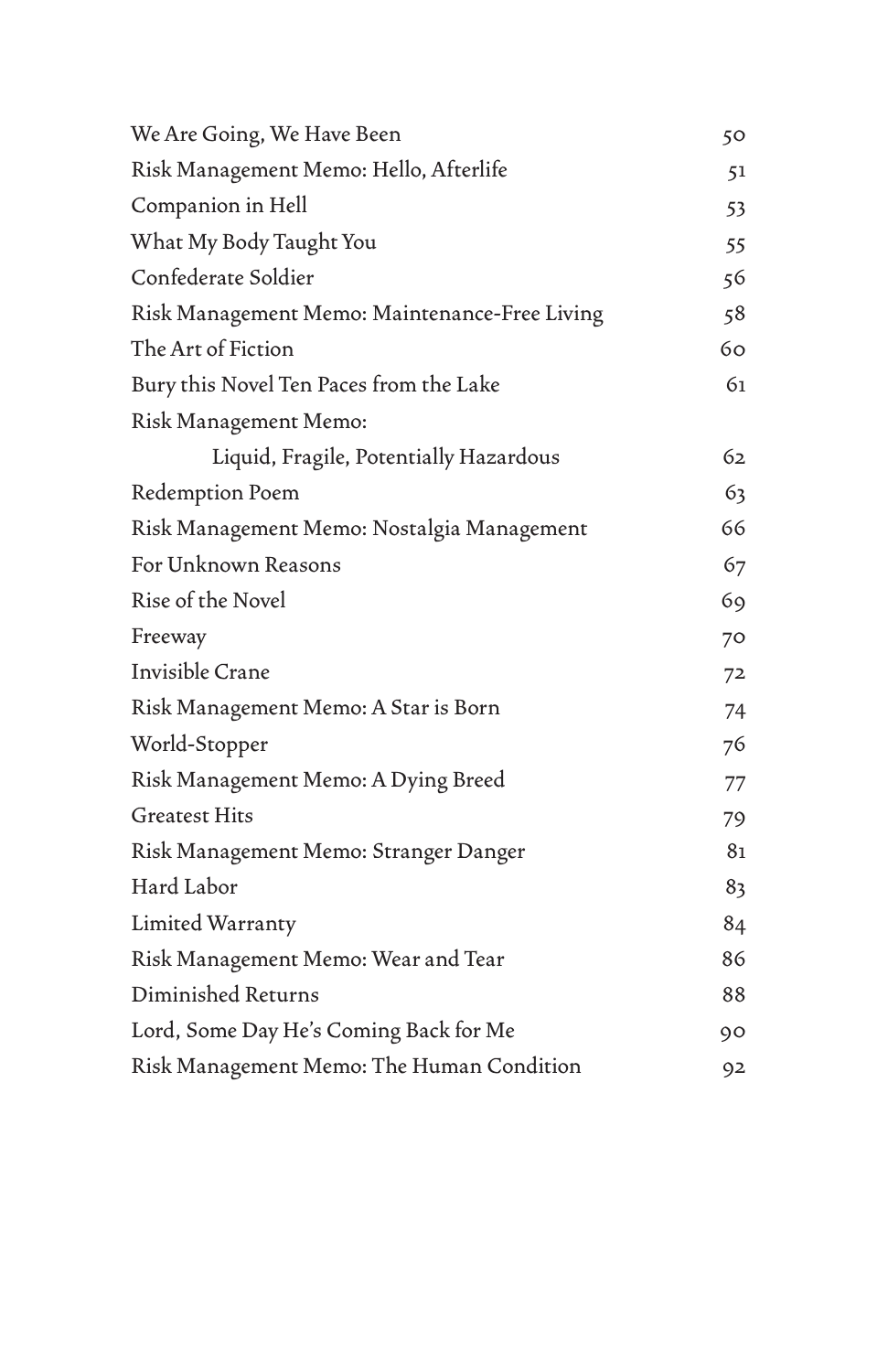### WISCONSIN WAS OUR CALIFORNIA

Because your days were tethered to oversized moths, or bleeding aluminum awnings, we could only go so far

as the train would take us. Those summers nothing but radio and damp sheers picketing the front window, imaginary

nuns I used to fold out of tissues. At first I thought your body was dirty, like cinema velvet. You had an alligator

spine in the foyer. I had to slide along the floor to not wake your mother. Christ himself was stationed on a plate

in the living room, painted by distant grandfathers who earned the chin you split. I counted the constellation of pinholes

surrounding your knee. You thought they were charming, but you also loved to press your cheek into the wing

of a moth, or its twin that existed inside my body. I was a spill of trashy pearls, not even close to fully formed.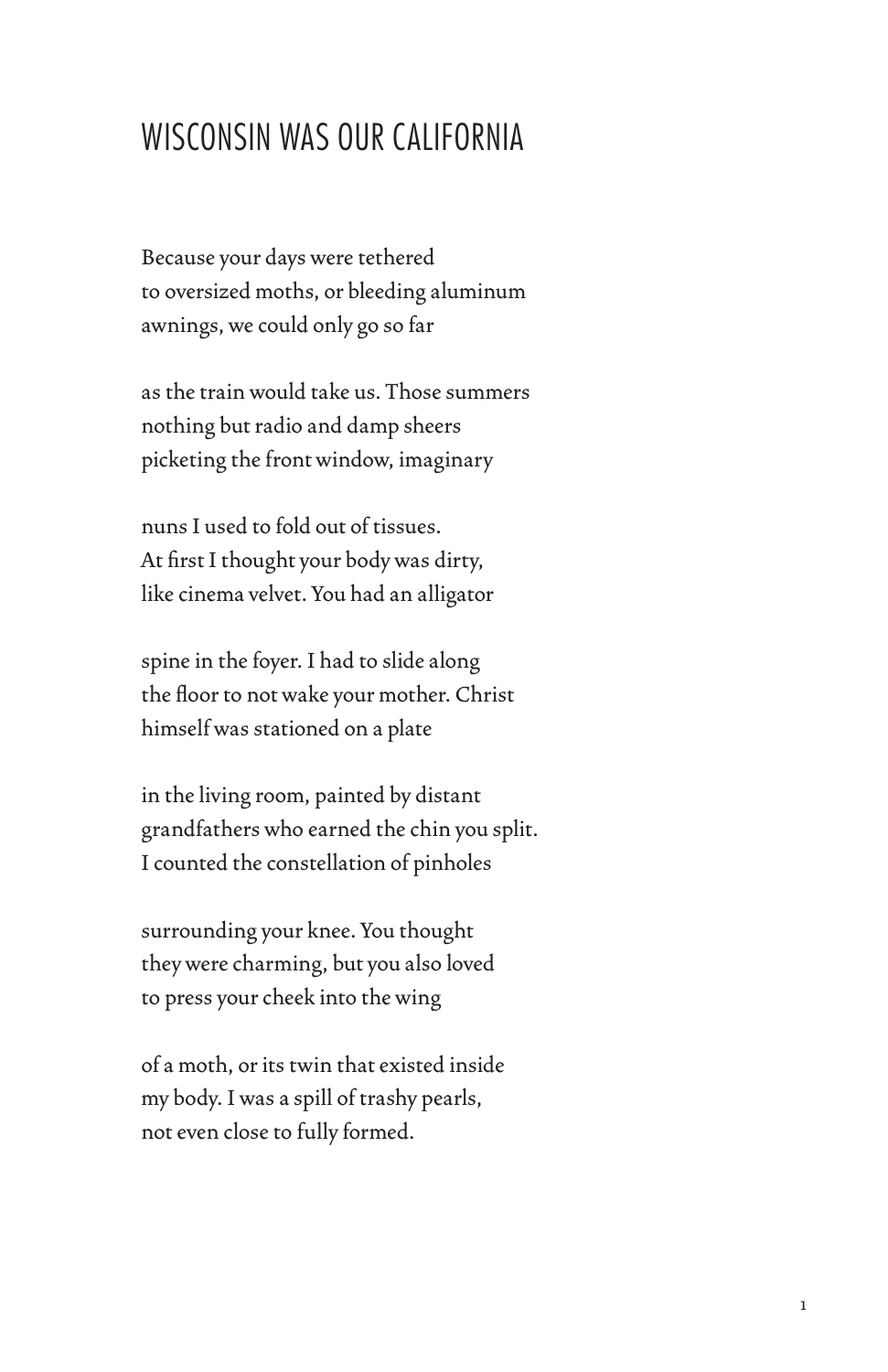#### RISK MANAGEMENT MEMO: COMMUNITY OUTREACH

At first it was like one of those riddles they assigned to keep us busy, like soldering

the white parts on a panda, building halfboats / half-men that could reproduce themselves

with a little encouragement. I wished for an earthquake, and it happened in ceramics so

everything that was destroyed should've been destroyed anyway. It was a compliment.

In Lars von Trier's version of my history I would have occupied more than one bus seat.

But I was past the candy age, and this was a colder sort of country, which sets its girls

loose in 305-square-foot occupancies furnished with yesterday's dormitory regalia

and suspicious electrical outlets like pornographic slot machines for the very small.

And the social worker has her own heavy troubles, so it's not out of line to offer

to fix her braids in the back, or put on a pot of coffee with a shaky West Side press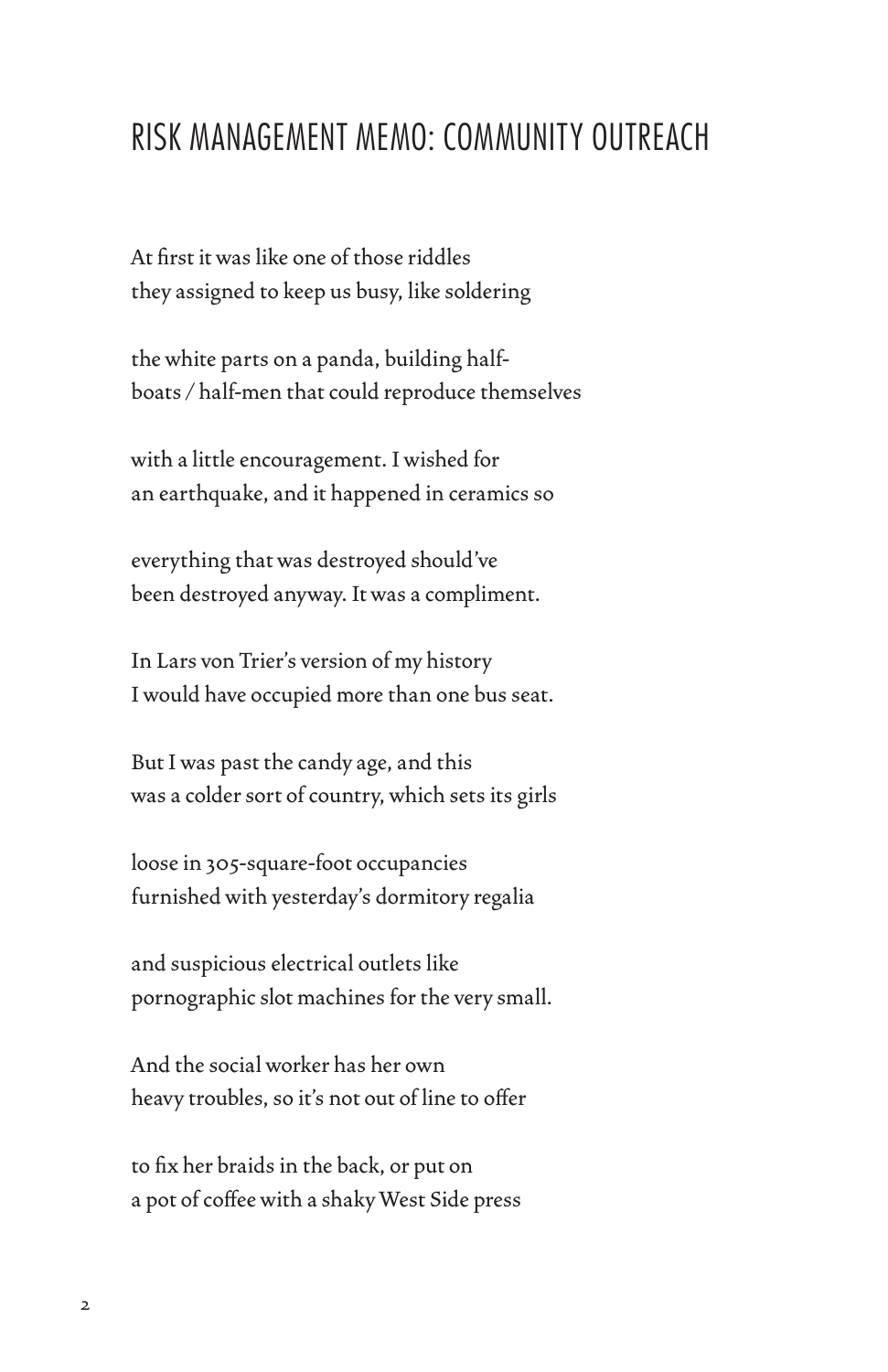which can do other things, much like you or me, and that's called *dimensional* by

the checklist (the mild version thereof), and I wonder if eventually checklists become

extinct in this story, and you'll just think hard of the only lady on earth wearing red wool

and she will start buzzing your buzzer, which is just two wasps interlocked on the floor.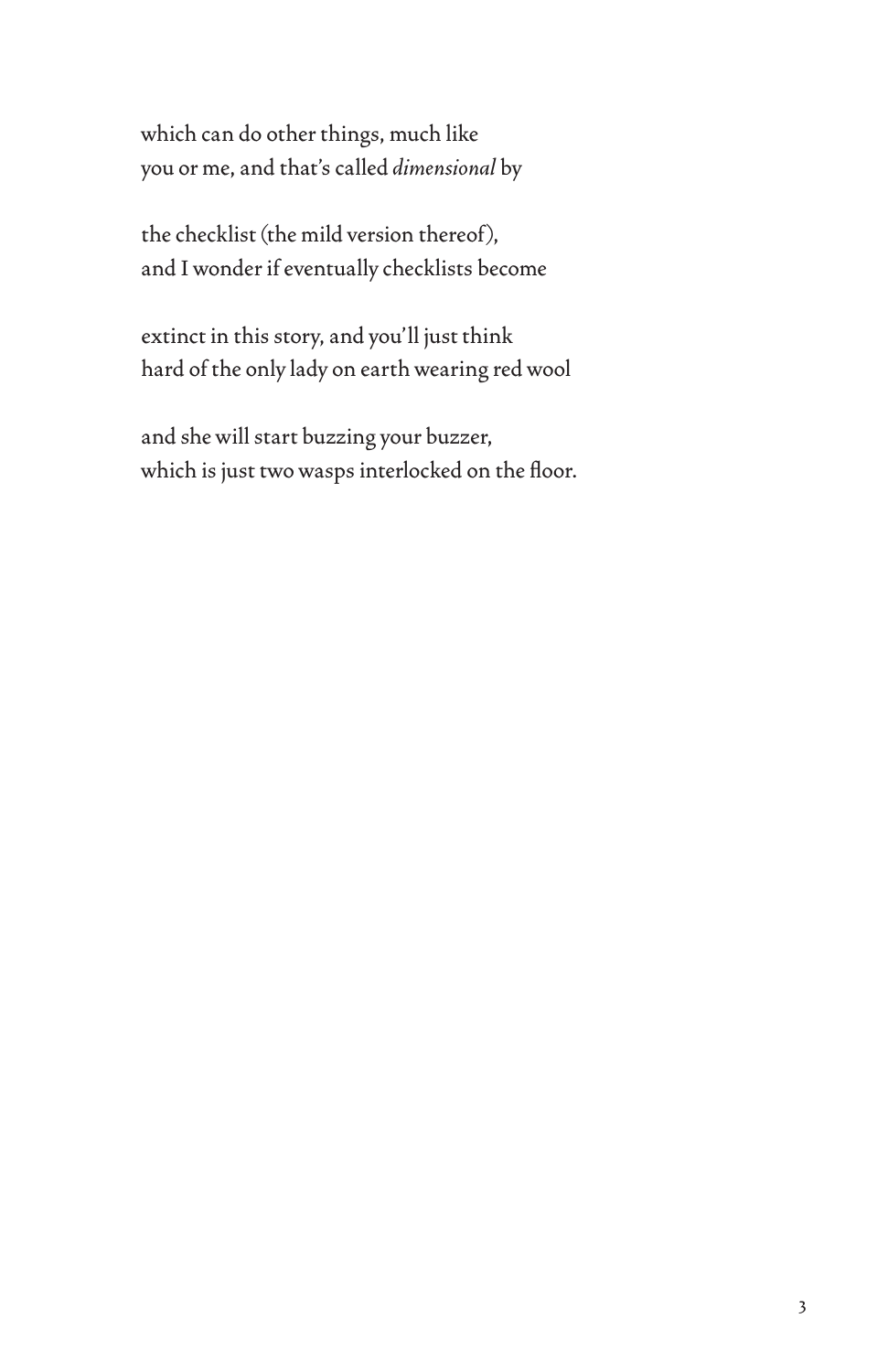#### BREACH YEAR

The world does not need any more music or teenagers. My life was not hard

so I made it hard the only way I knew how. Someone was selling color televisions

on the street corner. I used my calligraphy skills to trace square boxes in razor

on glossy magazine pages. I was nineteen and had a permanent coin locker

at the bus station. Sometimes benches smelled of bleach, like the Chinese laundry

behind our old apartment. For a few weeks my crumpled sweaters were charming.

If you wait for a city bus long enough it will begin to rain. I was neither the best

nor the worst, somewhere between haunted caterpillar and sexy beginner witch

in the costume section. I was skipping all of my classes but was not signed up.

I packed beer cans into a pillowcase, traded imaginary bracelets for cab fare.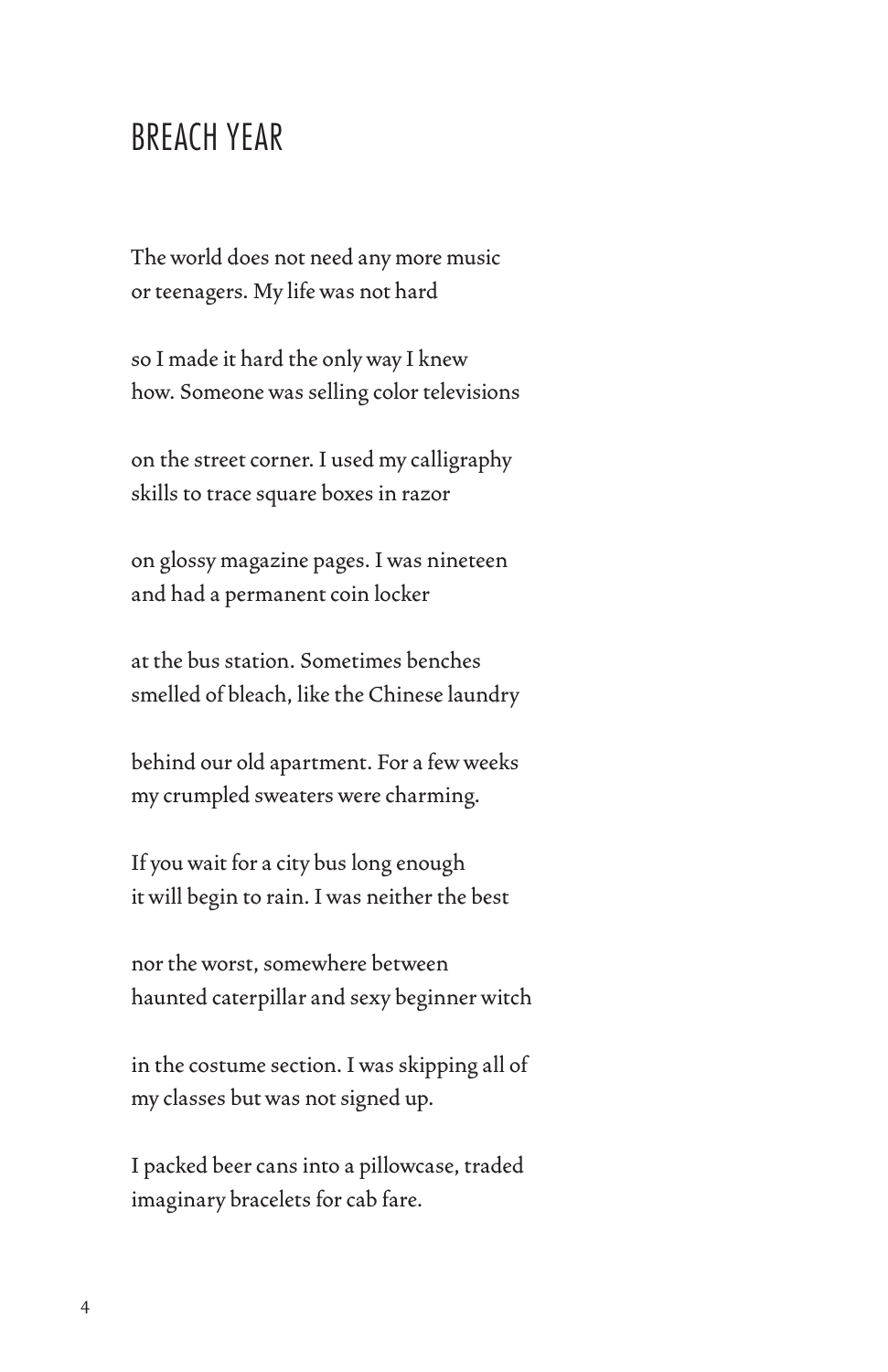In some neighborhoods, I was a census taker, not statistic. I once owned a gloomy

old saddle horse. I once had much more black tea than I could ever drink.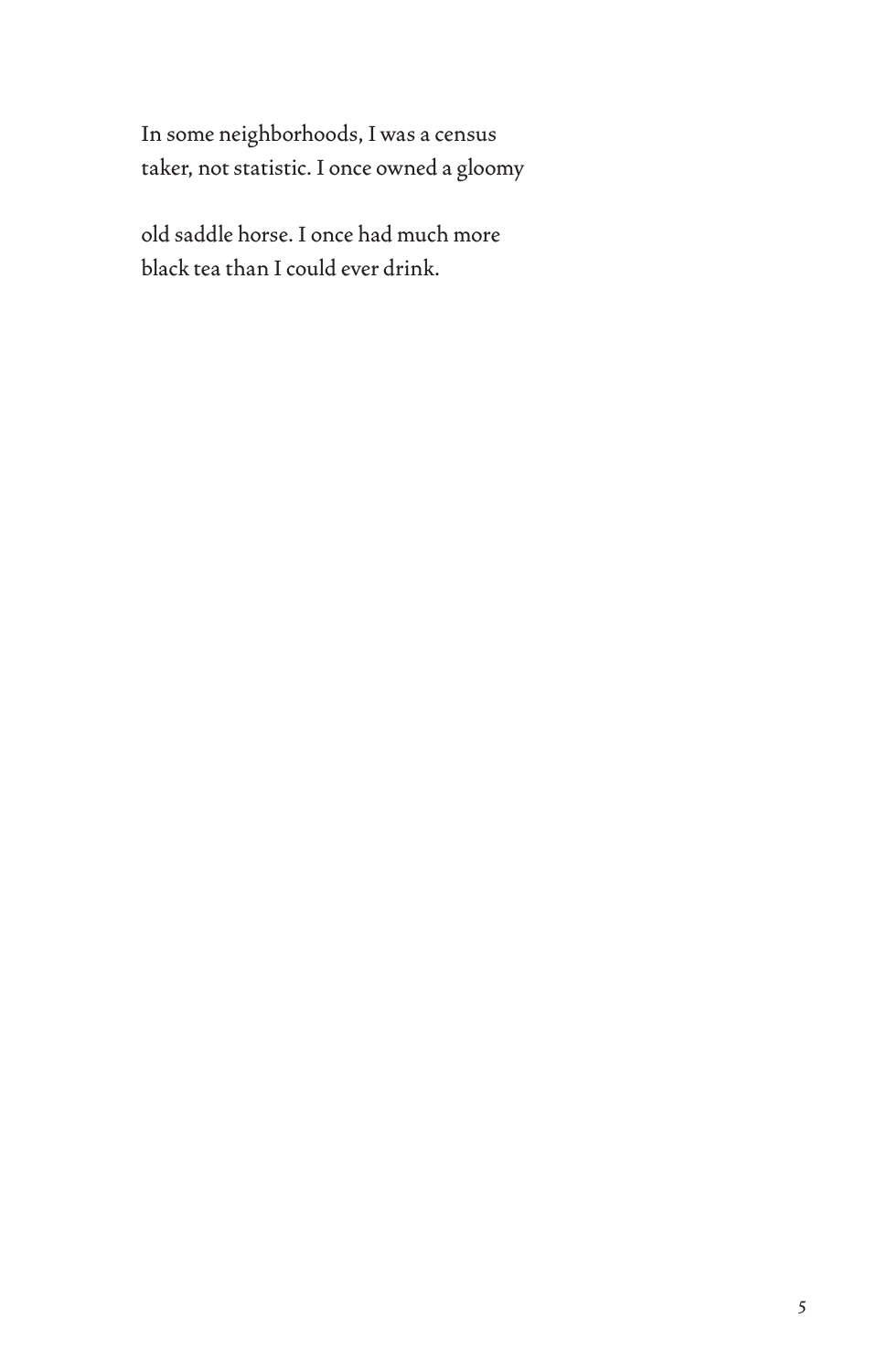#### ORDINARY CITIZENS

When you are taught never to taste the merchandise, it's a pleasure trip being sent

into the night, even with parallel bags of trash, or a full wastewater barrel, some bats

exerting their freedom in what passes for a tree. If all you have is a fire escape, climb.

Unless you are me, which means afraid. Is it better to pace a hot floral living room, safe,

or to throw both shoes off a roof? I was so good at what they called *the tidying up*.

A favorite apron. Maybe I ironed it. In my dreams I wasn't dreaming, made change

for ordinary citizens. The math didn't terrify so much as the way customers touched

as if at a funeral, or a taxi stand in snow. At midnight I walked my uniform past windows

displaying luminous green scarves. You could pack one into an empty Mason jar

and light an entire block. How many nights of bleach would it take to make enough?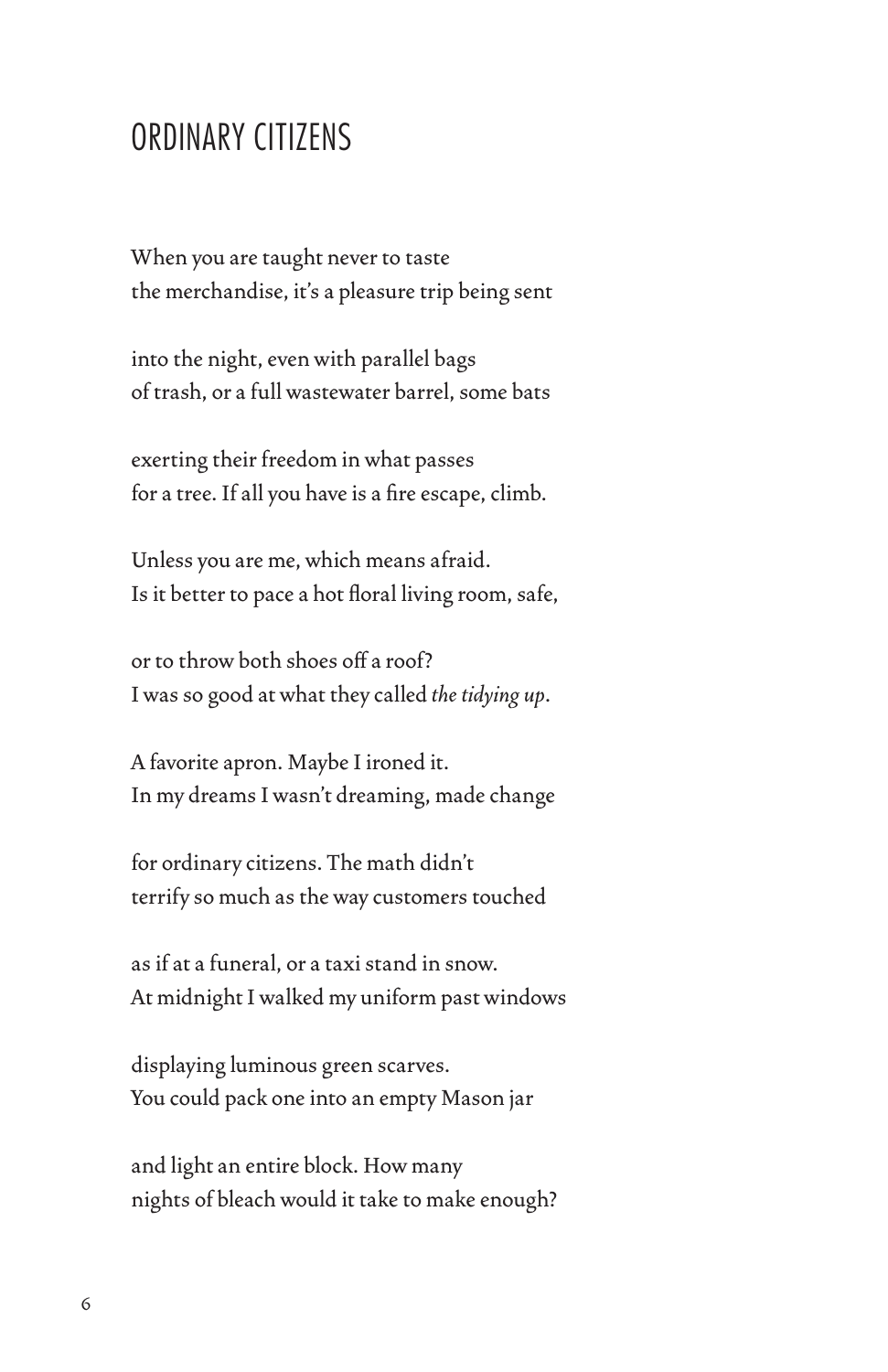They always say to work your way up, but I wanted to drop each master key into a lake.

My friends arrived late to the party. They were so ordinary all my wild stories died

before I could tell them. One even brought an awkward twelve-pack of Old Style

like people would be guzzling instead of dropping lit matches on broomstick skirts.

Somebody carried a retriever up to the roof. Two women grappled a little, then

collapsed onto a deflated raft. Not that I would know, of course, from below,

keeping potpourri company. Circulating the contents of a leaky red cooler.

My freedom was somewhat like a joke the hostess recounted involving a hen

and a runaway donkey. Maybe I was the empty corncrib, sole wagon wheel left behind

when the hen figured how easy it was to launch herself onto a stranger's back.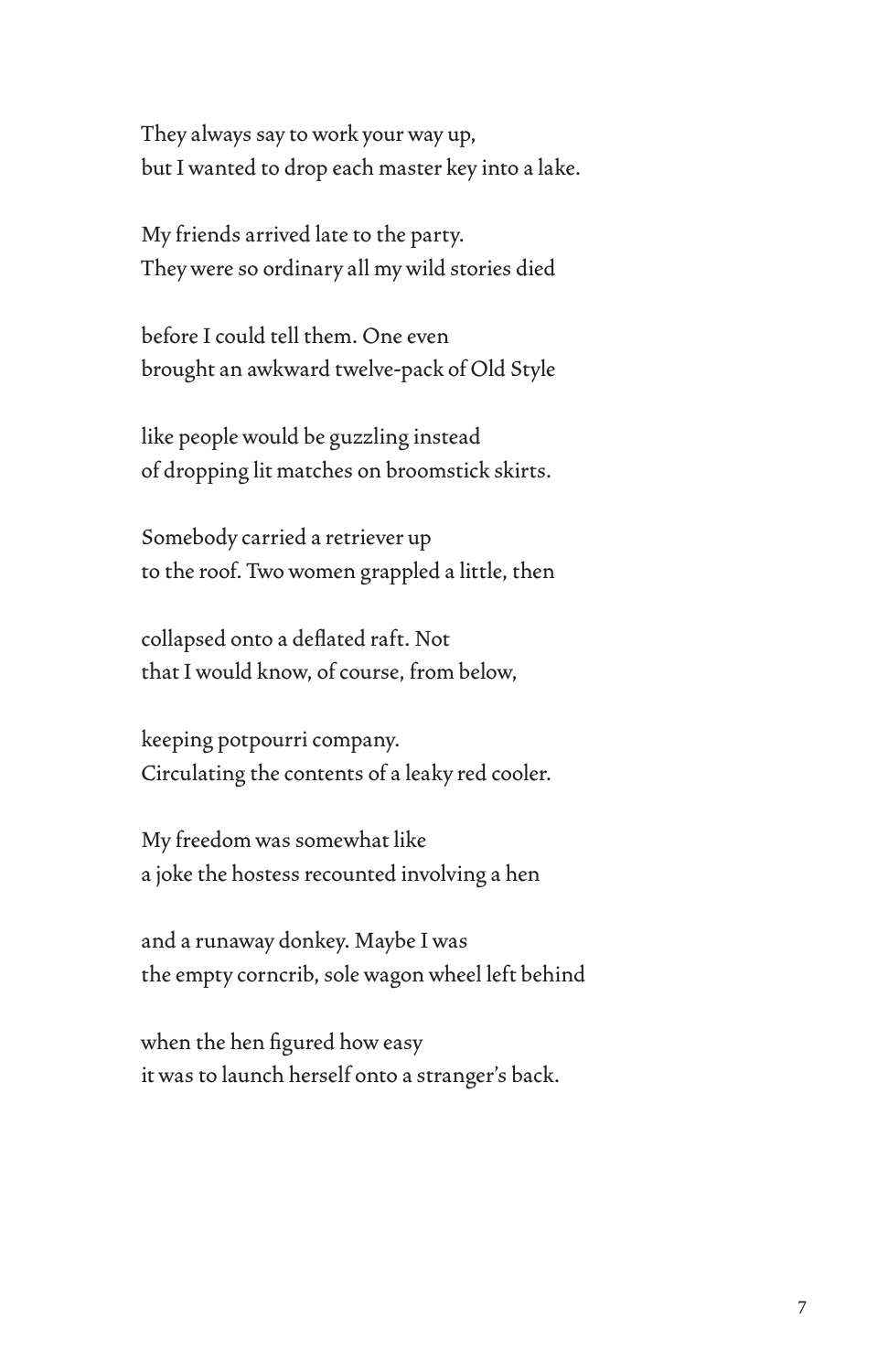## RISK MANAGEMENT MEMO: THE SERVICE INDUSTRY & YOU

Once you get over the whole "three hundred mouths daily" hang up, work in an industrial dish room

can be much like all that sex you took for granted back in Oklahoma, where there was little else

and even the old redbud was considered puritanical in its seasonal desires. Or perhaps the forks

that skewer you daily are not direct and horrifying reminders of the smallpox vaccination scar

you mistook on a man of yesteryear as his stubbing out a blunt on his own arm. Silk screen his

likeness on all your t-shirts from 1982, and a flame is all you need to recreate the great bowling

alley inferno that left even the most prophetic local stoners bereft. And when you storm out

on your antepenultimate day on the line and scream about your art, nobody knows you had any.

Except maybe Darius and his mysterious sugar bowl. Sometimes teenagers run away and towns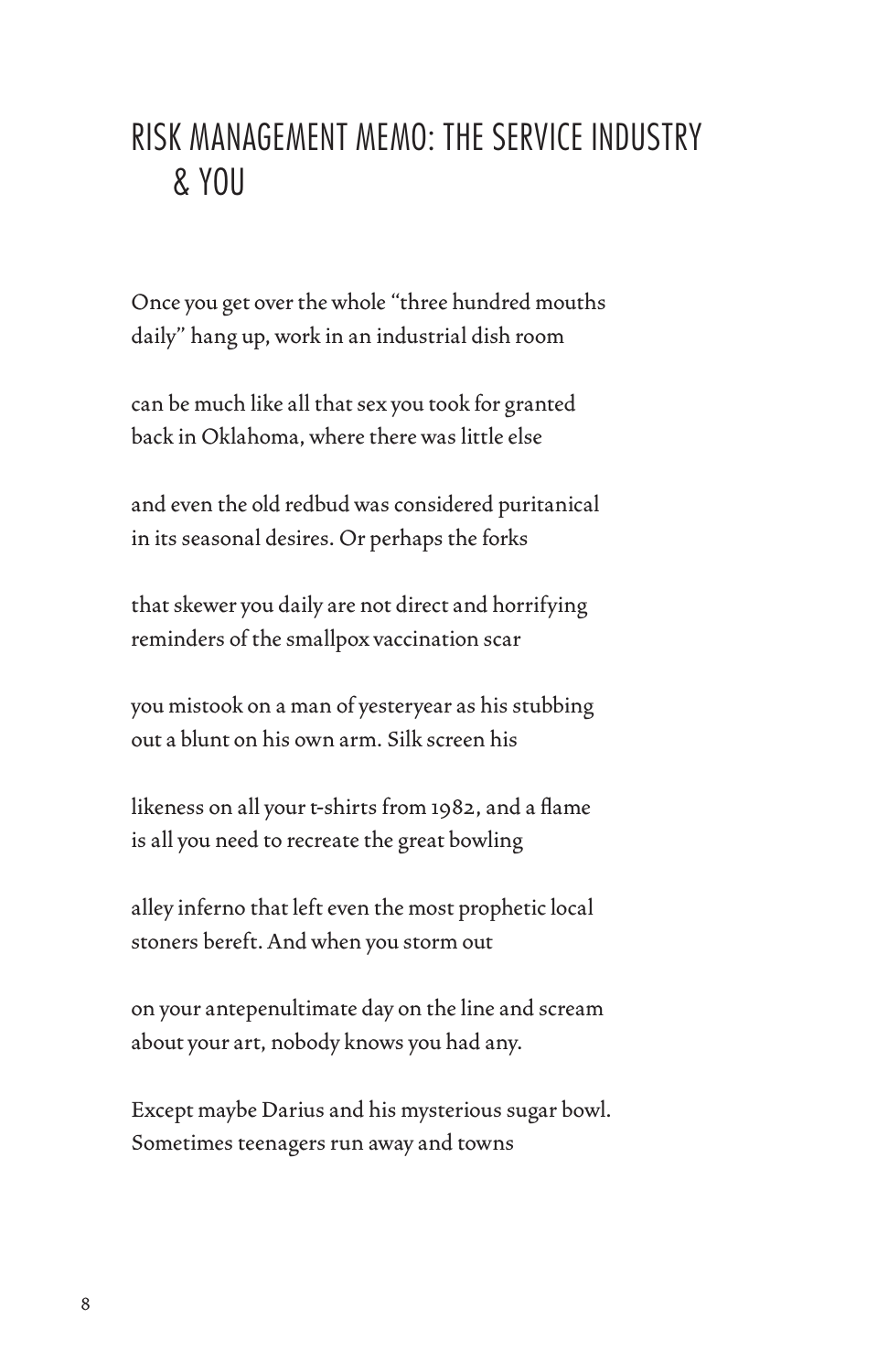hold a farewell parade with abundant paper streamers. The man with the scar misused the term

"Rococo," but he did it playfully, like to start a fight, so that is why you're still silk screening

his likeness on the bay window of your underpants. There are all kinds of people you can

partially waste your life with. The woman slashing her boyfriend's tires might have suffered

through several hundred butter pats and overdone dover sole, or its sexual equivalent.

Sometimes it's not the force of hot water that holds all the juice glasses in obedience.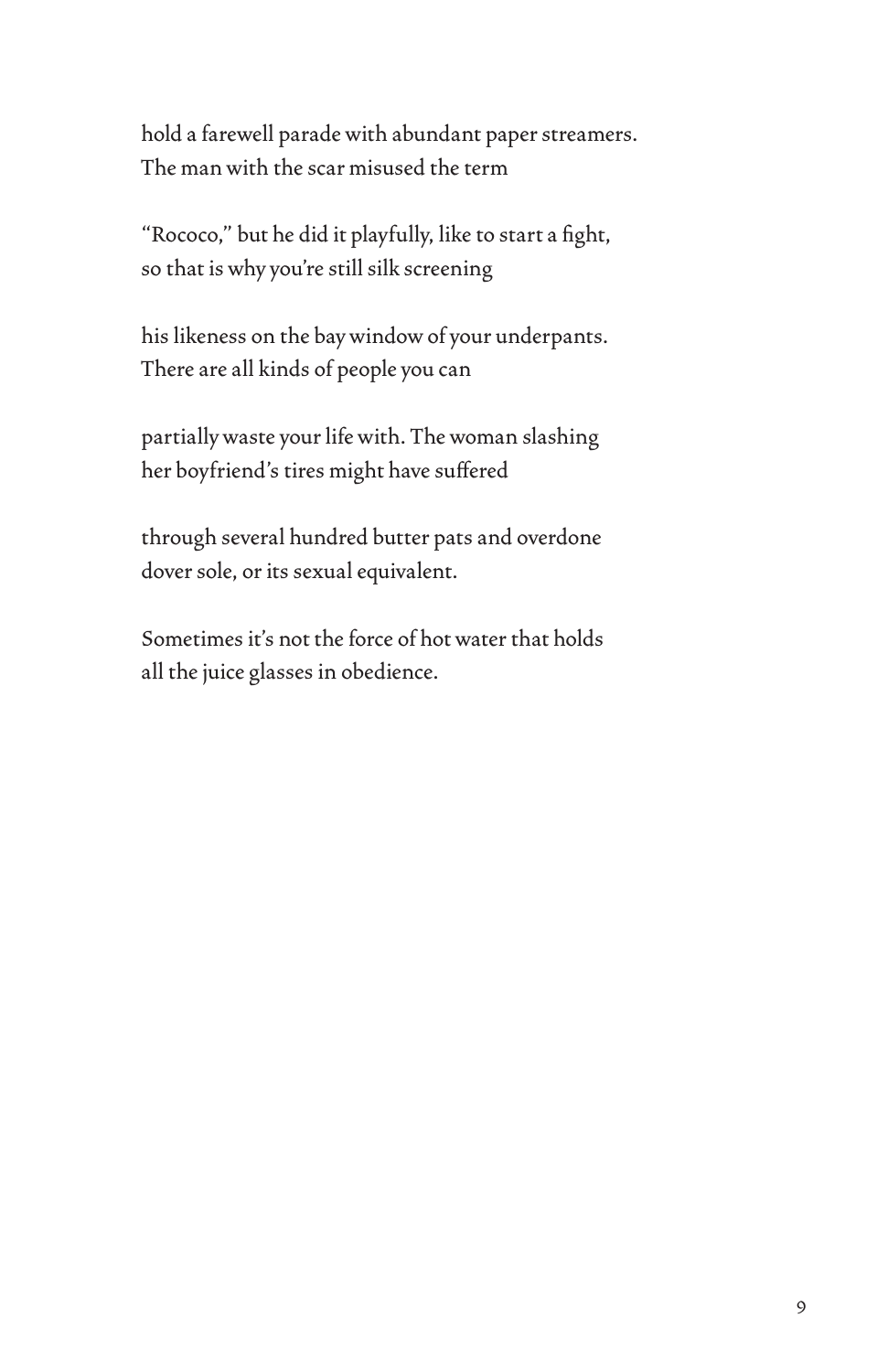#### THE YEAR IN STYLE

When I met the machine that eventually would replace me, all I thought was how it filled the room with sun pools and erroneous static. We both shrugged and then I walked to the bar with no jacket, because why not? The place had fish tanks in the walls, years before anyone had figured out how to work that, so seasoning packets and straw wrappers bobbed at the edges. I told the bartender I wanted to look at the ocean, even if it was unfashionable and pedestrian of a local to assume the role of tourist.

A month later we'd be completely snowed under. A terrible man would walk my names (first and last) into an ice bank with foot stomps worthy of an ancient vineyard or military police hoedown. I ran twenty blocks carrying a blender wrapped in sheets, hence the illusion of a fleeing comet. I was on the Broadway bus phoning the police. I simultaneously wanted to marry and destroy the statue of Goethe. As a child I had called it my father. It was too late to purchase all you can drink tickets for the New Year. I was the new year. No, I was even newer.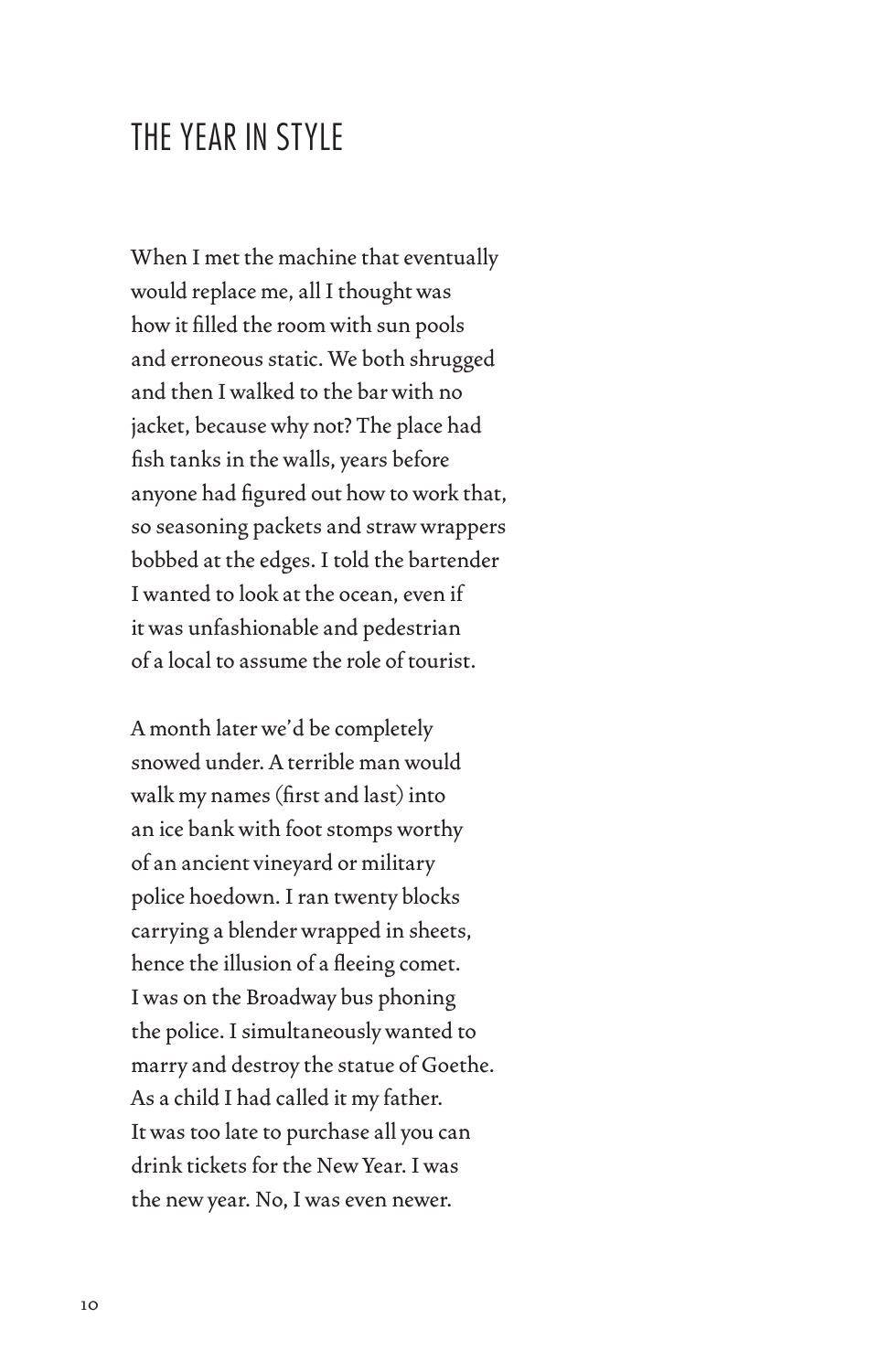## RISK MANAGEMENT MEMO: MEMBER APPRECIATION

The mushrooms were only college mushrooms. My baton was homespun, ineffective.

Let's say somebody builds a boat from scratch. Someone else arrives home scratched

or otherwise altered. I took in an inch or seven along the bust line. Let's say five

and call it almost even. I wish I still had that body, though this one knows more

important things: how many sighs in a night, why never salt, tarantula math.

I was in love with a man because of his brick. At this point I was made of lake.

Maybe I had stolen a sled, left my very best cardigan on a westbound bus.

Perhaps I showed him both breasts, upside the angriest half of his head.

He had a mind of politics, a crooked red house with stiff chairs, shameful